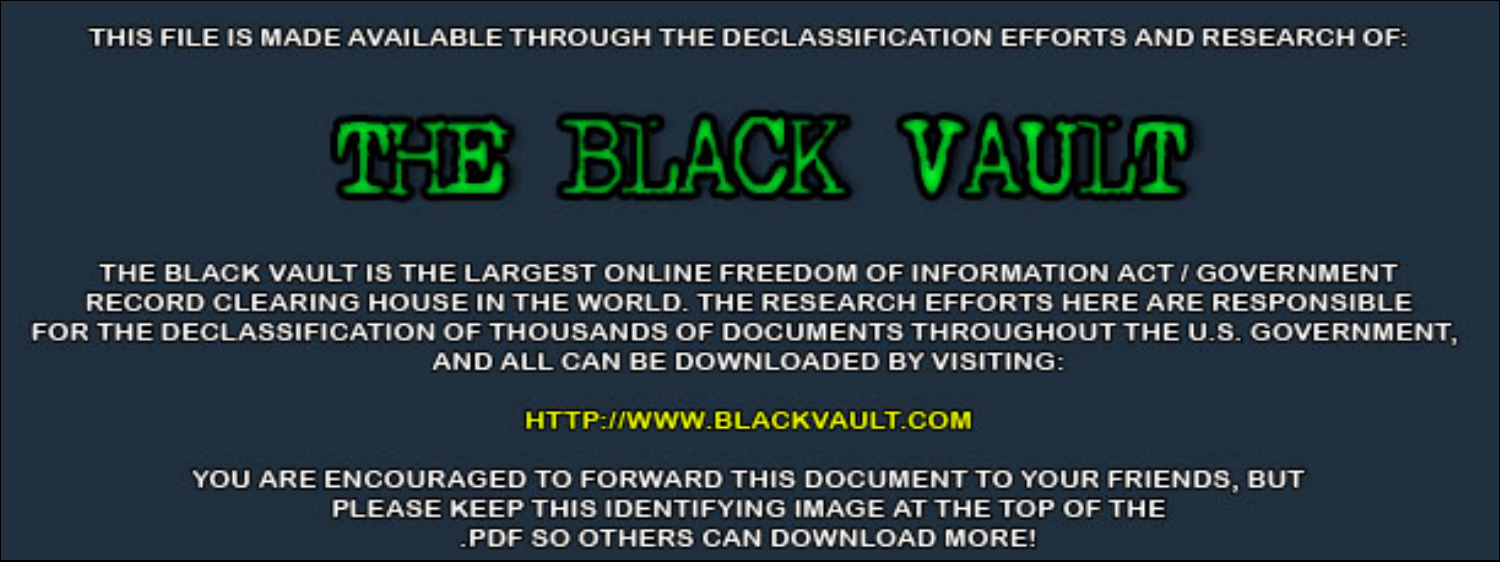## **(U) Cryptologic Almanac 50th Anniversary Series**

## **(U) Velva Klaessy**

(Util FOUO) "ANOTHER FIRST - Velva Klaessy, a member of the cryptologic community since 1944, was recently assigned as an NSA senior liaison officer by John 1. Connelly, Jr., Assistant Director NSA for Personnel Management. She will assume her new post this summer. Miss Klaessy ... [is] the first woman to be assigned to a senior liaison post..." -- NSA Newsletter, February 1970.

({}h'-FOUO) Velva Klaessy sperit approximately 35 years in the cryptologic business. While her assignment as Senior United States Liaison Officer (SUSLO), as described above, was a highlight of her long career, there were many other significant accomplishments along the way. During her years at NSA and its predecessor organizations, she established a record of outstanding work and breaking barriers.

(lliWOUO) Born in October 1915, Klaessy attended Iowa State Teachers College, earning a B.A. in mathematics. She was employed by the Iowa public school system from 1937 until 1944 when she joined the World War II cryptologic effort.

(S/SI) She remained in cryptanalysis after the war with the Armed Forces Security Agency (AFSA) and its replacement agency, NSA. For several years - until about 1958 - Klaessy was a member of the highly respected technical consultants group. This organization, made up of some of NSA's most talented cryptanalysts, assisted other analytic offices with their most difficult problems. If you were a permanent member of technical consultants organization, like Velva Klaessy, you knew you had arrived as a cryptanalyst at NSA. Initially, there was one Agency-wide organization that served all the SIGINT offices. However, as the organization of NSA evolved, the technical experts were assigned to the different targets. Klaessy, for example, ended up in the techniques group of

(S//SI) While a member of the technical consultants organization, Klassey, along with Chief Bernard A. Malloy, USN, spent July and August 1953 in the Far East training U.S. military personnel  $\sqrt{\text{What is}}$  EQ 1.4. (c)

<u>I i svjetski postava i svjetski predsjednika i svjetski predsjednika i svjetski predsjednika i svjetski stanov</u>

## noteworthy about her trip is that at this time, according to oral tradition, a woman never

Declassified and approved for release by NSA on 27 February 2007 pursuant to E.O. 12958, as amended. MDR-51909.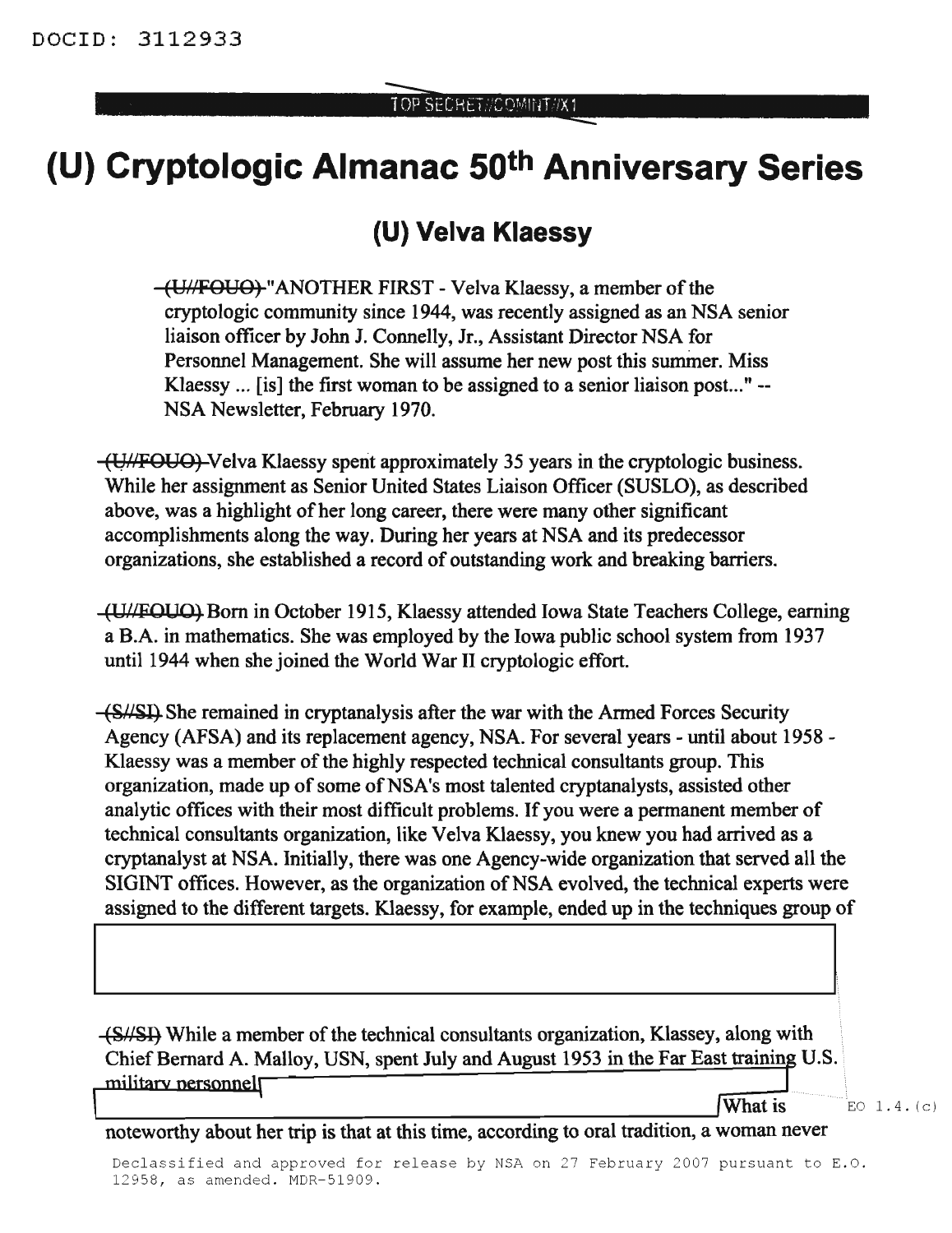went TDY to military posts<br>
Yet, Klaessy made this trip. Apparently it was very EO 1.4. (c) successful, for her efforts were highly praised in the ASA monthly notes sent back to NSA. In the parlance of the time: "Though the field centers like to see the 'Meringue' of the NSA pie they much prefer the 'filling' that Klaessy and Malloy represent."

 $\sqrt{\frac{S}{S}}$  In 1957, during her last year as a technical consultant I Klassey was back overseas, served as an NSA technical expert, tasked to act as a cryptanalytic liaison between NSAW and the field sites. It is unclear how long she held this position, but she was apparently back at Fort Meade before the end of 1958.

(TS/SI) When the Soviet Advanced Weaponry and Astronautics Division (AWAD) was formed in December 1958, Klaessy was part of a three-member team called the Advanced Weaponry and Astronautics Research Division(AWARD). AWARD was tasked to "direct that portion of the research programs of the other ... divisions [in the key component] which is concerned with space and special weapons fields." Answering directly to the chief of AWAD, Klaessy was one the highest ranking technical experts in the organization. To show the prestige of this assignment, one of the two other members of AWARD was Charles Tevis, who became the first director of DEFSMAC a few years later.

(TS//SI) From AWARD she became deputy chief of the New and Unidentified [Soviet] Signals Division and finally chief in 1964. She held this position only a short time before moving to an  $\overline{A}$  Group staff position.

(UHFOUO) Klassey returned to what is now called the extended enterprise in 1967 when she was named Deputy Senior United States Liaison Officer (SUSLO) in Ottawa and then SUSLO in August 1970. As SUSLO, Klaessy represented the United States Intelligence Board and the National Security Agency in all SIGINT and COMSEC matters with the appropriate organizations in Canada. She was the first woman to hold a senior liaison officer post anywhere in the world.

(U/FOUO) Velva Klaessy retired within a few years of her return to Fort Meade. She currently lives in Minnesota.

 $-[$ (U/FOUO) Jill Frahm, Center for Cryptologic history, 972-2893, jefrahm@nsa]

(UI/FOYO) Author's note: If you have any recollections of Velva Klaessy that you would like to share, please email me at jefrahm@nsa.